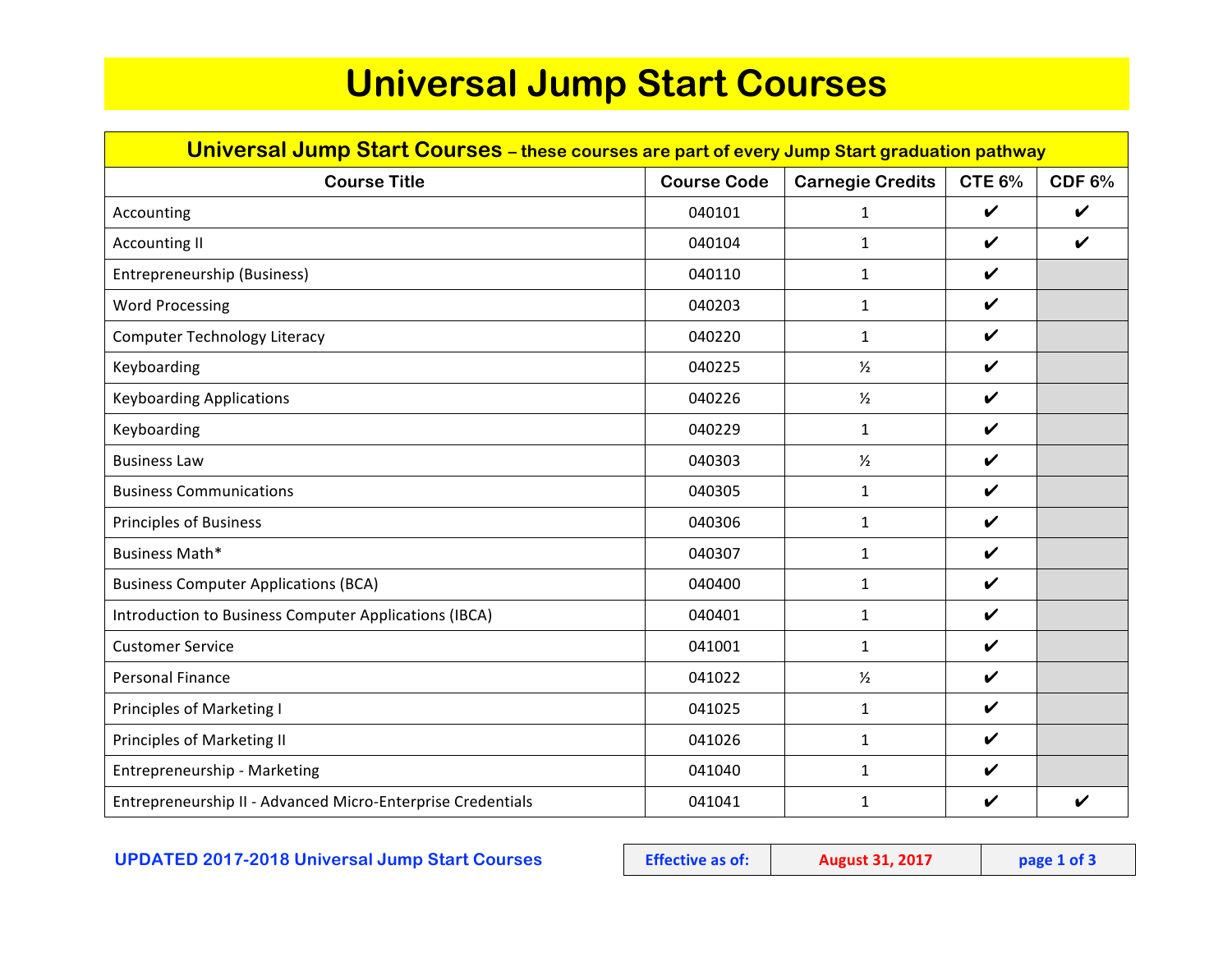## **Universal Jump Start Courses**

| <b>JAG III</b>                                                     | 042030 | $\mathbf{1}$   | $\boldsymbol{\nu}$ | $\boldsymbol{\nu}$ |
|--------------------------------------------------------------------|--------|----------------|--------------------|--------------------|
| <b>JAG IV</b>                                                      | 042040 | $\mathbf{1}$   | $\boldsymbol{\nu}$ | V                  |
| Speech I                                                           | 051101 | $\mathbf{1}$   |                    |                    |
| Speech II                                                          | 051102 | $\mathbf{1}$   |                    |                    |
| <b>Career Success Skills</b>                                       | 080407 | $\mathbf{1}$   | $\boldsymbol{\nu}$ |                    |
| <b>Principles of Finance</b>                                       | 080670 | $\frac{1}{2}$  | $\boldsymbol{\nu}$ |                    |
| Entrepreneurship (NAF)                                             | 080685 | $\frac{1}{2}$  | $\boldsymbol{\nu}$ |                    |
| <b>Managerial Accounting</b>                                       | 080691 | $\frac{1}{2}$  | $\boldsymbol{\nu}$ |                    |
| <b>Customer Service</b>                                            | 080720 | $\frac{1}{2}$  | $\checkmark$       |                    |
| Assistive Technology for the Visually Impaired                     | 080900 | $\mathbf{1}$   |                    |                    |
| Business Enterprises for the Visually Impaired                     | 080901 | $\mathbf{1}$   |                    |                    |
| <b>Braille I</b>                                                   | 080902 | $\mathbf{1}$   |                    |                    |
| <b>Braille II</b>                                                  | 080903 | $\mathbf{1}$   |                    |                    |
| First Responder                                                    | 090710 | $\frac{1}{2}$  | $\checkmark$       |                    |
| First Responder                                                    | 090711 | $\mathbf{1}$   | $\boldsymbol{\nu}$ |                    |
| First Responder                                                    | 090712 | $\overline{2}$ | $\boldsymbol{\nu}$ |                    |
| Technical Writing* [TOPS Tech-qualifying English course]           | 120350 | $\mathbf{1}$   |                    |                    |
| AMERICAN SIGN LANGUAGE I                                           | 123456 | $\mathbf{1}$   |                    |                    |
| AMERICAN SIGN LANGUAGE II                                          | 123457 | $\mathbf{1}$   |                    |                    |
| Technical Reading and Writing* (NOT a TOPS Tech-qualifying course) | 125010 | $\mathbf{1}$   |                    |                    |
| <b>Business Communications</b>                                     | 125030 | $\mathbf{1}$   |                    |                    |
| Financial Literacy (formerly Financial Mathematics)*               | 160345 | $\mathbf{1}$   |                    |                    |